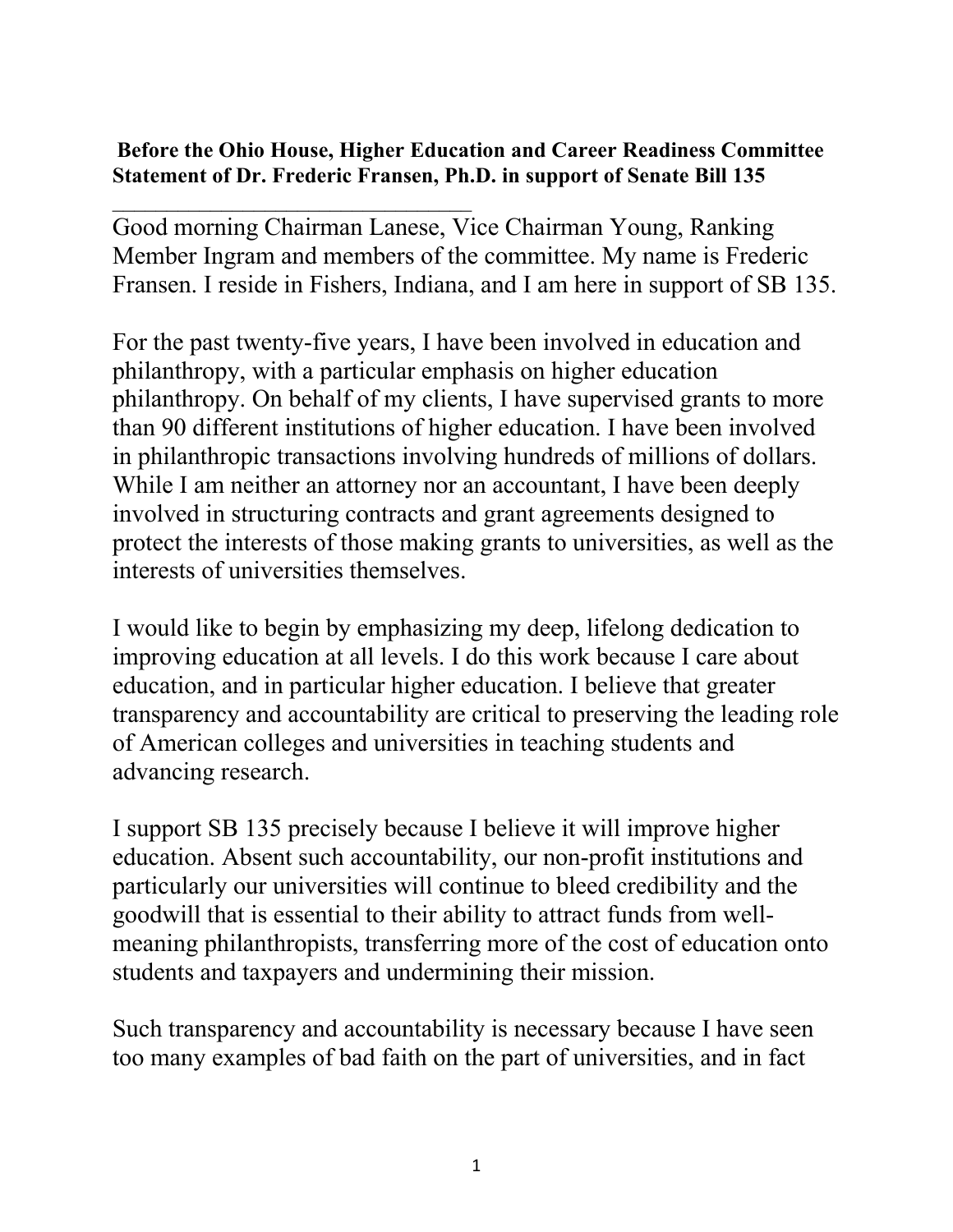the current way in which many grants are negotiated by universities invites such bad faith.

One particular example is the fees universities charge and conceal from their donors. It is typical for universities to try to charge a fee on endowment accounts. They structure this in different ways, sometimes as an upfront "haircut" and other times as an ongoing annual fee, based on the asset value of the account. Sometimes it is both. Until the Great Recession of 2008, this was typically about 1.5% of the assets in the account (in addition to investment management fees). Since then, it has gone up.

One point five percent does not seem like a large amount. It is what many of us pay on our mutual fund accounts. But if one recognizes that programmatic payouts from an endowment account—that is, the funds actually spent each year on activity (whether for scholarships, research, teaching, or even the football team)—are often 4-4.5% of assets, then the administrative fee is actually 25% of the payout, and sometimes even more. Universities do not want contributors to know this.

Several years ago, I created a program to help philanthropists navigate university giving. The launch of the program was widely advertised, and one day I received a call from a senior member of the development team of an Ohio university (not Ohio State). He was curious about the program and how it would work. We had a pleasant conversation, toward the end of which he asked what fees we charged, and I told him between 8-9% of the first-year expenditure.

"That's way too high!" he responded.

Puzzled, I asked him what he charged.

" $1.5\%$  per year," he said.

"Of the asset base, or of the expenditure?" I asked.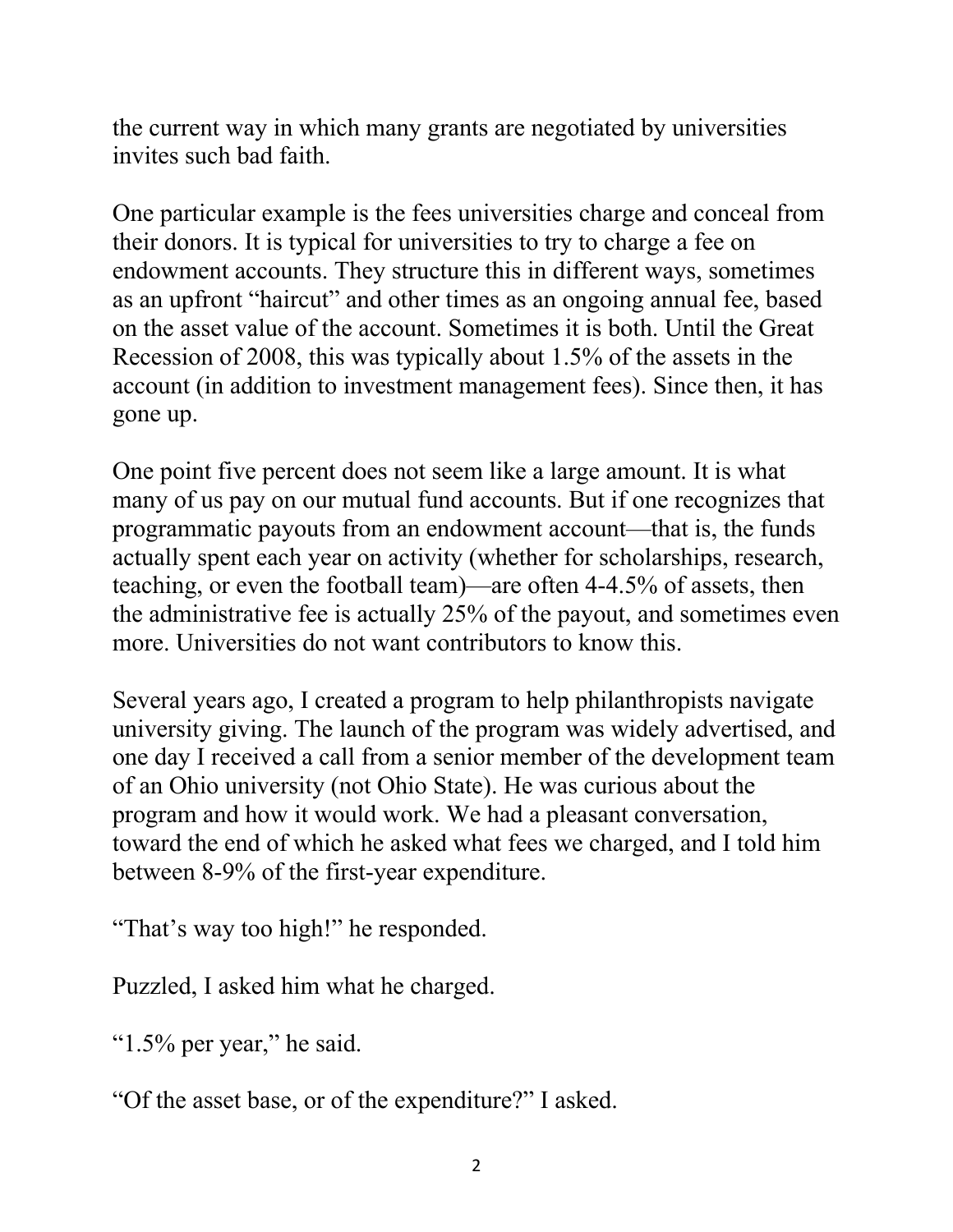"Of the asset base," he replied.

"Then you're really charging closer to 25%, if we're comparing apples to apples." That is, on a \$100,000 endowment account, a payout of 4.5% generates \$4,500 for the program, and \$1,500 in fees. On a total payout of \$6,000, therefore, you are keeping 25%!"

He suddenly got very angry. He ended the conversation by exclaiming that "If you keep saying these things to donors, we're going to sue you out of business." This is one example of the dirty little secrets of higher education philanthropy.

Universities have for a very long time been operating without adequate oversight of their grant agreements. Some years ago, on behalf of a major donor and board member of an East Coast university, I worked closely with the development office to create an innovative program. The purpose of the program was to encourage law students also to study business and then to consider careers in finance, rather than simply law. The long-term goal of this program was to create wealthier alumni, who would then become more generous supporters of the law school. It was designed as a scholarship program with an endowment in the tens of millions of dollars.

In designing the program, we incorporated a number of accountability measures including creating an advisory committee to provide regular oversight, and a five-year review of the program. After the agreement was signed, my involvement ended.

But five years later the donor's family office called, told me that they had questions about the implementation of the program, and asked me to conduct the five-year review contemplated in the agreement.

When I arrived, the universities development officer with whom I had worked invited me to dinner. She had been promoted since our first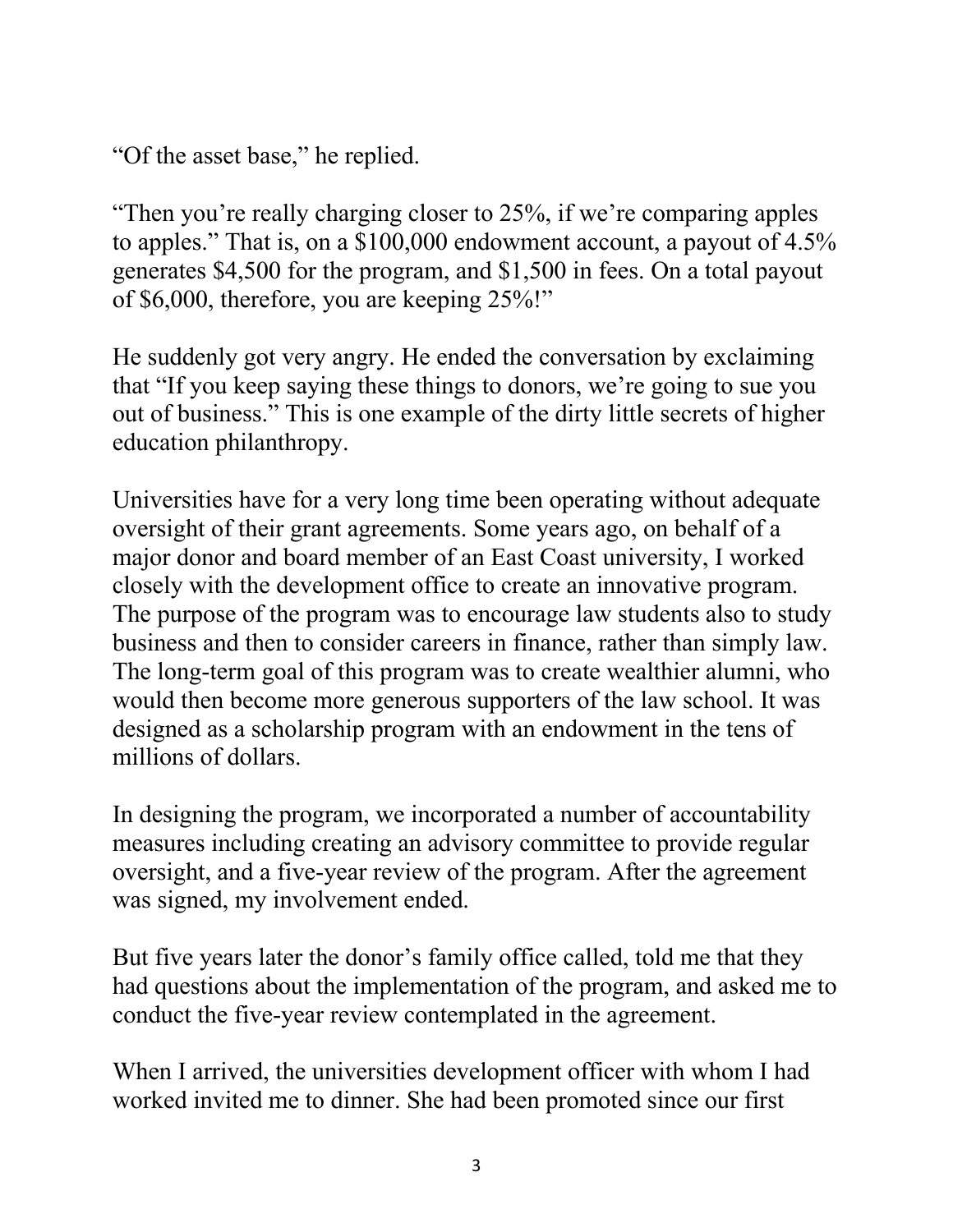interaction, and she wanted to reconnect as well as introduce me to her colleagues. Late in the dinner, after she had had several glasses of wine, I remarked that my preliminary research seemed to indicate that they had implemented very little of what they had promised, and I asked how that could be, or whether I was missing something.

"Welcome to the world of big-dollar higher education fundraising," she replied, lifting her glass and offering me a toast.

The net result for this school of living in the world of "big-dollar higher education fundraising" was far fewer students having the opportunity to benefit from this innovative scholarship program.

Universities engage in such behavior for a variety of reasons. Lack of donor attentiveness is one of them. Recognition of the limitations on standing is another. Living donors have some rights. Heirs are much less likely to have standing to sue. The incentives for attorneys-general to intervene are small, and at least with public institutions, they have a built-in conflict of interest. Providing heirs or other trusted representatives to continue to hold recipient institutions accountable would go a long way toward increasing adherence to grant agreements.

If the problem were simply a matter of misunderstandings or lack of clarity, it would be one thing. But in my experience, universities are more than capable of engaging in practices that are ethically suspect. Several years ago, I was asked by a family foundation to review a grant agreement they were close to signing with a university in the northwest. The family sought to create a chair for the teaching of Austrian economics, and wanted the chair named for the Nobel prize economist Friedrich Hayek, one of Austrian economics' pioneers.

The grant agreement stipulated the name of the chair, but not the field of study, the family clearly understood however, what they had in mind.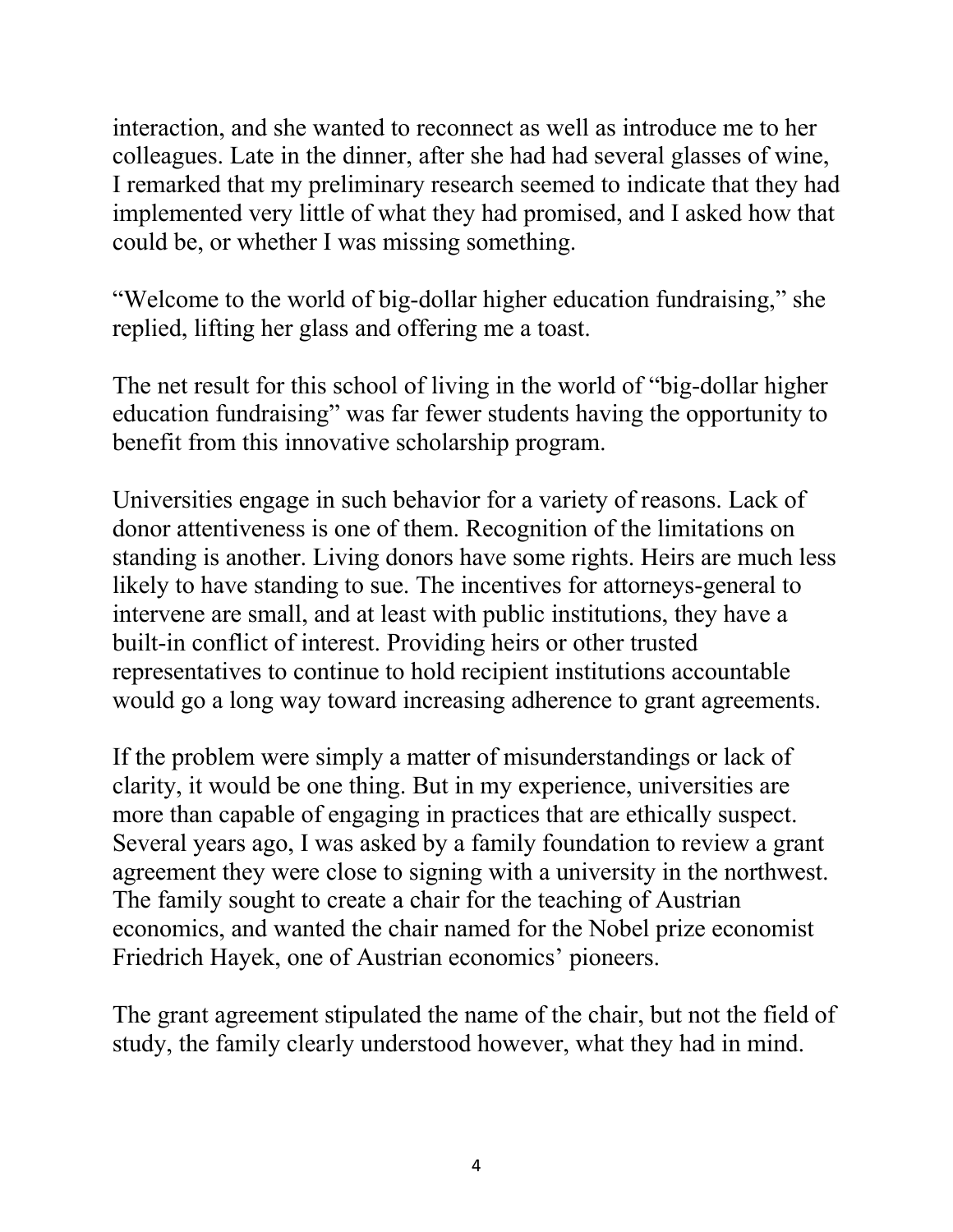When I met with university representatives and asked whether we could change the description of the chair to represent the substance of Hayek's work, rather than simply his name, the chair of the economics department blurted out that they "would never want to have a professor of Austrian economics"; the family had been ready to sign that day, but did not proceed with the gift.

This practice is not ideological. Jane Fonda and Garth Brooks have both had disputes over how their grants to universities were implemented. They had recourse because they were still alive and leverage because they were celebrities. But what about when a donor has passed? Universities are quite aware that both oversight and donor rights are weaker once the original donor is no longer alive. They are often in a position to play a long game.

For about ten years, I worked closely with university faculty from across the country and around the world. On several occasions, I was told by professors that their deans had publicly announced their determination to sift through old grant agreements and find funds that they could reallocate to new priorities. They would actively seek out poorly worded grant agreements with deceased donors, the deans promised, and then repurpose them. With no one watching, they felt no obligation to the terms of the agreements, even if the agreements were in perpetuity.

Moreover, it is common practice in the drafting of grant agreements for universities to insert provisions which eliminate protections against universities unilaterally repurposing grants. The normal procedure in such cases is that a court needs to review the grounds for repurposing and evaluate the claim that the new purpose is as close as possible to the original one.

When I see such clauses, I routinely remove them. No university has ever objected to me doing so; they realize that what they are doing is not defensible, and do not try.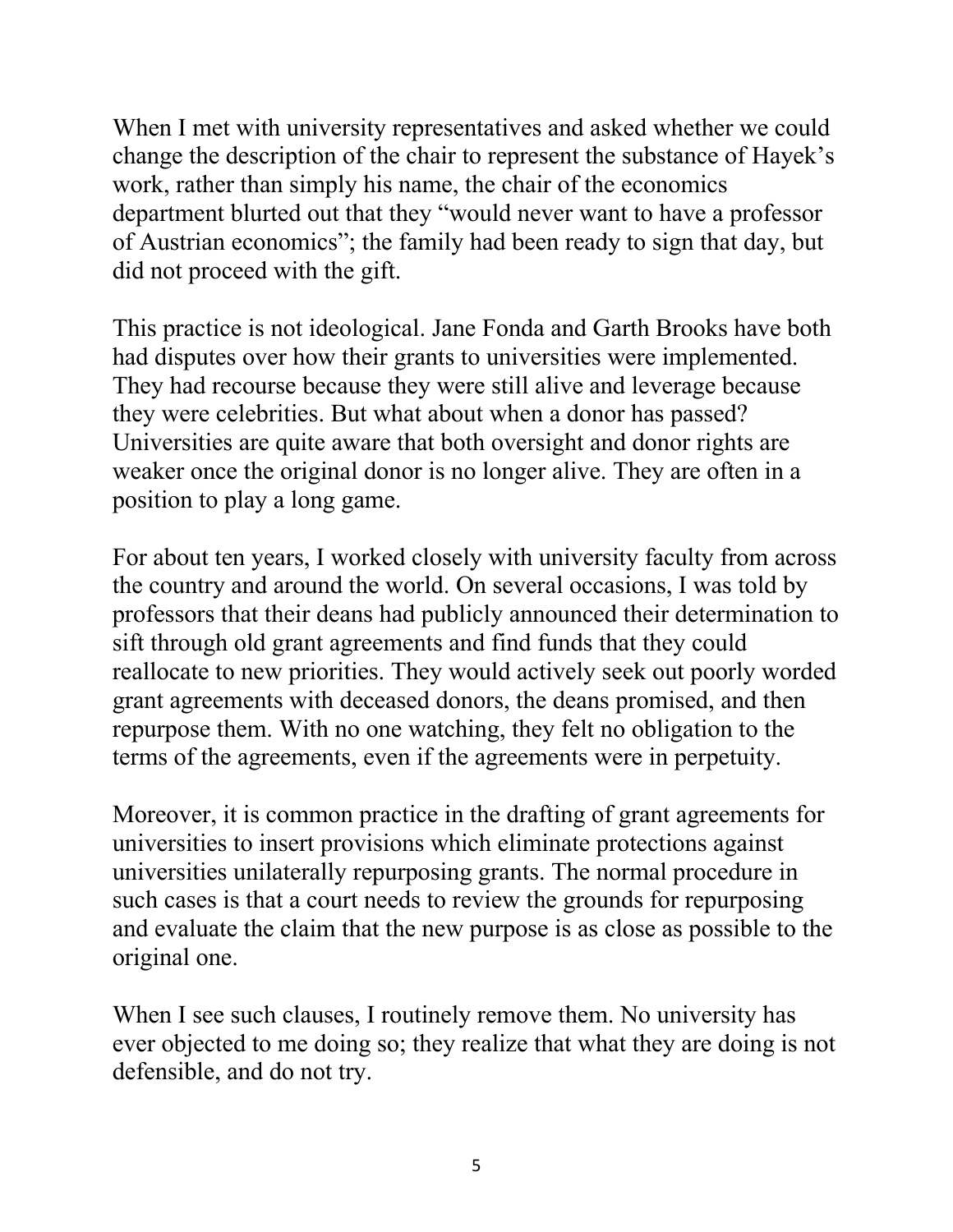This practice of not adhering to commitments would be comical, if not in such serious violation of the trust of the very people who seek to contribute to our educational institutions. Let me provide one more example.

When someone enters into an agreement to fund the construction of a building in return for the right to name it in perpetuity, they often fail to realize that "perpetuity," in philanthropy, is not the same as "forever."

After she retired, New York University naming rights negotiator Naomi Levine was quoted as saying that NYU no longer engraves contributors' names on buildings, but rather bolts on metal lettering, in order to make it easier to change the name when the occasion warrants it (such as when a bigger donor comes along with a bigger gift).

SB 135 would go a long way toward alleviating such blatant violations of the trust of benefactors to our charitable institutions. Its principal purpose is to provide for the person making a grant to appoint a representative to monitor and intervene when a recipient institution fails to adhere to the terms of the grant. It continues to allow the attorney general to intervene, so long as he or she does so in a timely manner.

One might argue that allowing this bill to pass will open a Pandora's box of litigation, encouraging donors' successors to sue. I strongly disagree that this will be the case. The scope of remedy allowed by the bill strictly limits it to enforcing existing terms, not the ability to change the terms of a grant. Donor representatives will not be allowed to petition for the grant to be returned to them, either. Heirs and representatives therefore have no personal, financial incentive to do so. I have great difficulty imaging circumstance in which a donor representative would pursue such litigation frivolously, or for personal satisfaction.

Instead, representatives face the possibility of long and costly litigation, at the end of which they will at best only receive the satisfaction of knowing that the wishes and vision of their parent or grandparent are